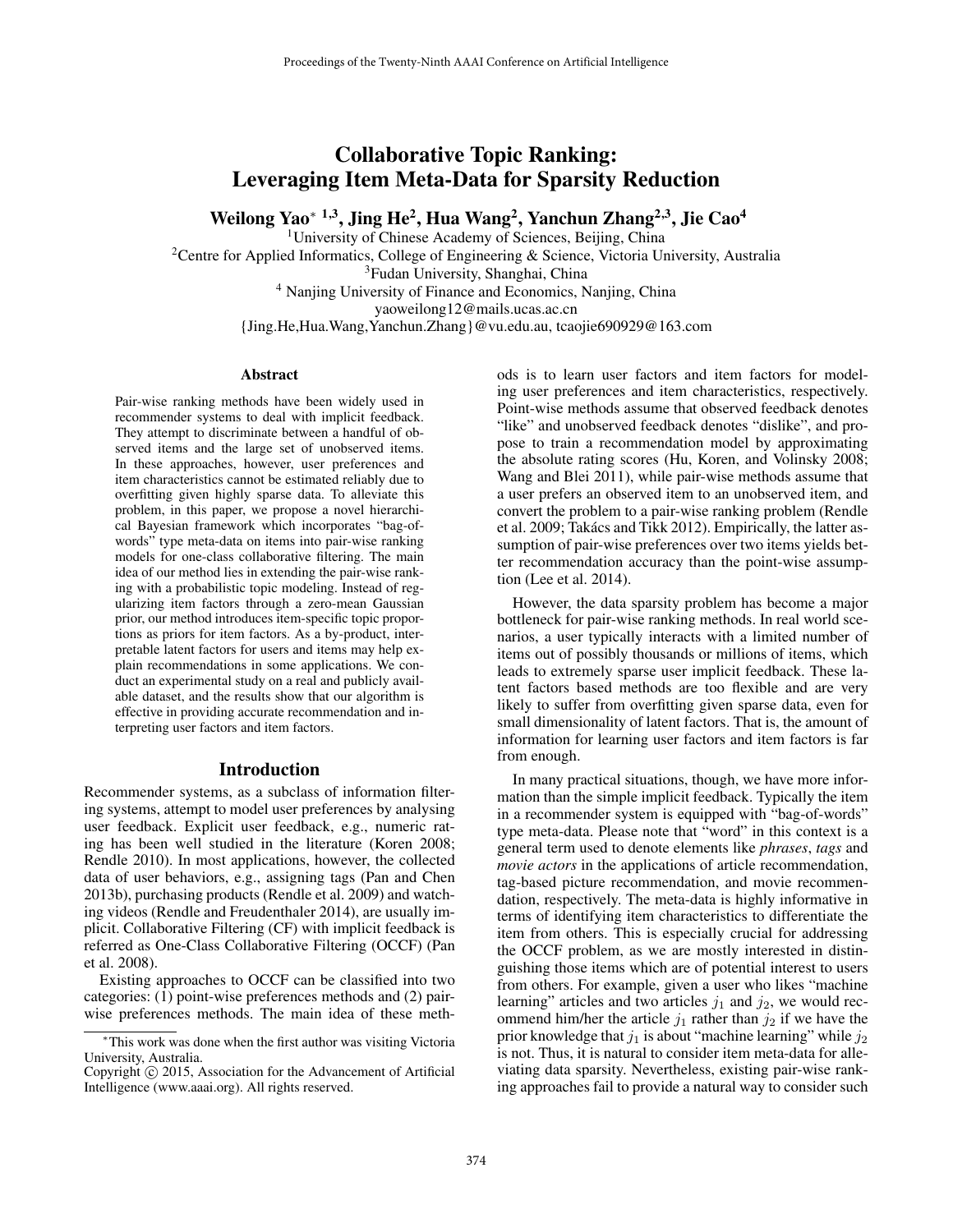meta-data available as free-form text.

In this paper, we propose a novel hierarchical Bayesian framework, called Collaborative Topic Ranking (CTRank), which incorporates meta-data on items and implicit feedback simultaneously for collaborative filtering with highly sparse implicit feedback. By extending pair-wise ranking models with probabilistic topic models, CTRank can utilize item meta-data to tackle the data sparsity problem and further to enhance recommendation accuracy. In CTRank, topic models serve to identify topic proportions from item metadata, while pair-wise ranking models are to fit a ranked list of items.

We also note that, by discovering the latent topics behind both users and items, CTRank can reveal how an item relates to a user's preferences. The topic representation provides interpretability and may help in explaining recommendations to users. Specifically, the entities of user factors reveal his/her preferences towards the specific topics, while the entities of item factors represent its affinity to the topics. With topics serving as a bridge between users and items, there could be many ways to construct effective explanations for recommendations, e.g., word clouds (Vig, Sen, and Riedl 2009).

To summarize, the contributions of this paper are as follows: (1) We propose a hierarchical Bayesian framework, CTRank, which leverages item meta-data to remedy the data sparsity for OCCF problem by bridging the gap between pair-wise ranking and probabilistic topic modeling. Further, in the proposed framework, two alternative models are developed based on different assumptions. (2) We develop an efficient EM-style algorithm to learn the parameters in CTRank. (3) We conduct an experimental study on a large and real-world dataset. The results empirically show that CTRank outperforms other recommendation methods, in terms of prediction accuracy. Our method is also able to interpret user factors and item factors.

### Preliminaries

We start with formulating the problem discussed in this paper, and then review some related works on point-/pair-wise methods for OCCF, Latent Dirichlet Allocation (LDA) (Blei, Ng, and Jordan 2003) and sparsity reduction.

**Problem Definition** Let  $U$  and  $\mathcal I$  denote sets of users and items, respectively. The set of observed implicit feedback  $\mathcal{R}^+ = \{(i, j) : r_{ij} = 1, i \in \mathcal{U}, j \in \mathcal{I}\}\$  from *n* users and  $m$  items is available, where  $r_{ij}$  denotes the preferences from user i for item j. The item meta-data  $w_j$  is in the form of "bag-of-words" representation. Needless to say, this is pervasive in web applications.

Let  $u_i, v_j \in \mathbb{R}^K$  be user i's factor vector and item j's factor vector respectively, where  $K$  is the dimensionality of latent space. We also have the corresponding representation in matrix form, i.e.,  $U = u_{1:n}$  and  $V = v_{1:m}$ . The goal is to learn user factors U and item factors V from implicit feedback and to generate a personalized ranked list of items for each user i.

Point-wise Ranking for OCCF Point-wise approaches (Hu, Koren, and Volinsky 2008; Pan et al. 2008; Wang and

Blei 2011) assume unobserved feedback as a rating 0 and learn latent factors by solving the following regression problem:

$$
r_{ij} = 1, r_{ik} = 0, j \in \mathcal{I}_i^+, k \in \mathcal{I} \backslash \mathcal{I}_i^+, \tag{1}
$$

where  $\mathcal{I}_i^+ = \{j : (i, j) \in \mathcal{R}^+\}.$ 

Pair-wise Ranking for OCCF Pair-wise ranking approaches capture the pair-wise preferences over two items. Specifically, it is assumed that item  $j$  is preferred over item  $k$  for a given user  $i$ , if and only if  $j$  but not  $k$  is observed:

$$
r_{ij} \succ r_{ik}, j \in \mathcal{I}_i^+, k \in \mathcal{I} \backslash \mathcal{I}_i^+
$$
 (2)

where  $\succ$  denotes a total order regarding user preferences. Our model falls into this category.

The foremost of pair-wise ranking models is Bayesian Personalized Ranking (BPR) (Rendle et al. 2009) which maximizes the likelihood of pair-wise preferences over observed items and unobserved items. More works that extend BPR are detailed in (Krohn-Grimberghe et al. 2012; Pan and Chen 2013a; 2013b). Given sparse data, such latent factor models are too flexible and would overfit if they are not regularized appropriately. Also, all of the above pairwise methods ignore additional item meta-data while generating recommendations.

Based on pair-wise learning to rank techniques (Liu 2009), several approaches have been proposed to consider additional textual information in some applications (Chen et al. 2012; Qiang, Liang, and Yang 2013). However, directly adopting these ranking approaches is not suitable for OCCF due to that they only learn a single ranking function, i.e., they are non-personalized. The other key difference between those works and ours is how to use textual information. Specifically, previous models utilize textual information to manually craft application-oriented features while we focus on leveraging meta-data, e.g., textual information, for the purpose of automatic feature learning.

LDA for CF In this work, we use LDA (Blei, Ng, and Jordan 2003) to discover topics from meta-data available as free form text. For LDA and Matrix Factorization (MF) techniques, both of which are methods to reduce original data into latent space, it is natural to combine them together. Typical works include (Agarwal and Chen 2010; Shan and Banerjee 2010; Wang and Blei 2011; McAuley and Leskovec 2013). With point-wise preference assumption, these methods focus on squared error minimization and are suitable for rating prediction. However, it is the relevancy of the top items on the list that is crucial to the success of recommender systems, which just has been ignored by point-wise approaches. To overcome this limitation, we propose to directly approximate the order of items. In the experimental study, we use CTR (Wang and Blei 2011) as our major comparison method.

Sparsity Reduction for CF Recently, several research works have been conducted on sparsity reduction. In (Li, Yang, and Xue 2009; Pan et al. 2010), transfer learning techniques are used to transfer knowledge from auxiliary domain to the target domain for sparsity reduction while in practice an auxiliary domain is difficult to identify. Our work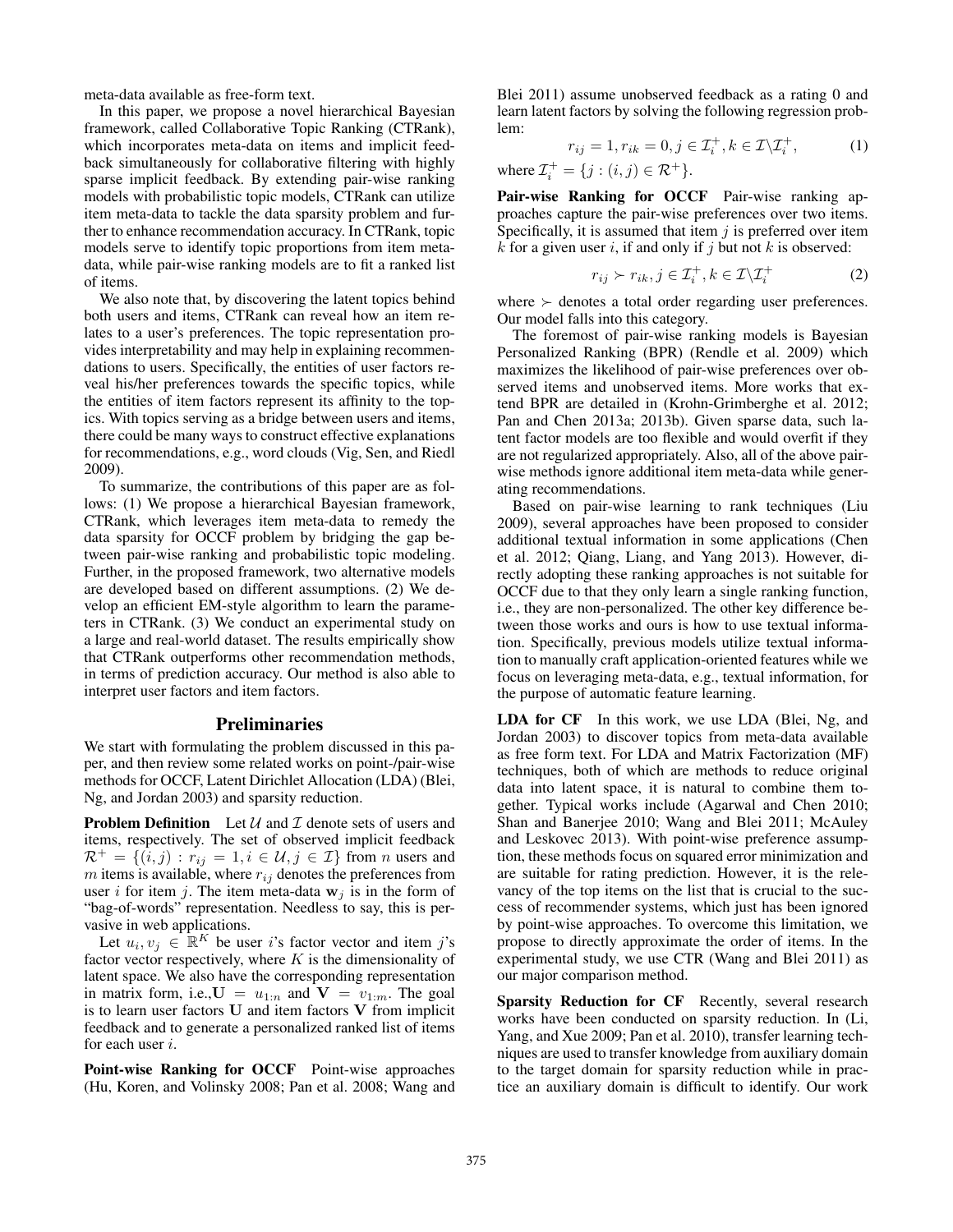| Notation                                                                                                              | Description                            |
|-----------------------------------------------------------------------------------------------------------------------|----------------------------------------|
| Κ                                                                                                                     | the number of topics                   |
| $\alpha$                                                                                                              | Dirichlet prior                        |
| $I_K$                                                                                                                 | $K$ -dimensional identity matrix       |
| $w_{it}$                                                                                                              | the $t$ -th word in item $\dot{\eta}$  |
| $\mathbf{w}_j$                                                                                                        | item j's word vector (meta-data)       |
| $\overline{\mathbf{W}}\mathbf{=}\mathbf{w}_{1:m}$                                                                     | item-word matrix                       |
|                                                                                                                       | the topic assigned to word $w_{it}$    |
| $\frac{z_{jt}}{\theta_j}$                                                                                             | item $j$ 's topic proportions          |
| $\overline{\beta_k}$                                                                                                  | topic $k$ 's distribution over words   |
| $\delta_{ijk}$                                                                                                        | response variable                      |
| $\frac{\delta = (\delta_{ijk})_{i=1,j=1,k=1}^{n \times m \times m}}{\mathcal{P}_i = \{(j,k) : r_{ij} \succ r_{ik}\}}$ | response variable matrix               |
|                                                                                                                       | user <i>i</i> 's pair-wise preferences |
| $T_i$                                                                                                                 | number of words in item $j$            |
| $\overline{\lambda_u}$ , $\lambda_v$                                                                                  | precision parameter                    |
| $c_{ijk}$                                                                                                             | confidence parameter                   |

Table 1: Some notations used in this paper.



Figure 1: The CTRank model in plate notation.

is also related to hybrid recommendation approaches which combines content-based models with CF models in different ways (Kim et al. 2006; Gunawardana and Meek 2009; Tang and Zhou 2013). However, these methods are devised for explicit feedback while we focus on implicit feedback.

## Collaborative Topic Ranking

In this section, we present the proposed model, CTRank, which integrates pair-wise ranking models with LDA into a unified generative model for collaborative filtering with highly sparse implicit feedback.

## Model Description

Overview Fig. 1 shows the graphical representation of CTRank, with the notations described in Table 1. The basic idea here is to use two correlated generative processes to model item meta-data and pair-wise preferences together. The first process is to model words associated with items and to specify the relationship between item factors and item topic proportions. Consequently, meta-data is introduced into our generative model. Specifically, we follow the same process as in LDA to generate words (meta-data), and we regularize item factors  $v_i$  through the item's topic proportions  $\theta_i$ . This is a key difference between CTRank and existing pair-wise models that attach latent factors with zero-mean Gaussian priors to each item. The second process models the interaction among user  $i$ , observed item  $j$ and unobserved item k. In particular,  $\delta_{ijk}$  is observed response variable which denotes the response from user  $i$  for

item j over k. With different assumptions on  $\delta_{ijk}$ , we develop two alternative models for capturing the relative order of pair-wise items.

Bernoulli Assumption First, a natural choice is to directly model the order of the pair-wise items. Specifically, we assume  $\delta_{ijk}$  follows Bernoulli distribution, then the generative process of CTRank is as follows:

- 1. For each item  $j$ ,
- (a) Draw topic proportions  $\theta_j \sim$  Dirichlet( $\alpha$ ).
- (b) Draw item factor vector  $v_j \sim \mathcal{N}(\theta_j, \lambda_v^{-1} I_K)$ .
- (c) For each word  $w_{it}$  in  $w_i$ ,
	- i. Draw a topic  $z_{jt} \sim \text{Mult}(\theta_j)$ .
	- ii. Draw word  $w_{jt}$  ∼ Mult( $\beta_{z_{it}}$ ).
- 2. For each user i,
- (a) Draw user factor vector  $u_i \sim \mathcal{N}(0, \lambda_u^{-1} I_K)$ .
- (b) For each pair-wise preferences  $(j, k) \in \mathcal{P}_i$ , draw the response variable  $\delta_{ijk} = 1 \sim \text{Bernoulli}(\rho_{ijk}^{c_{ijk}})$ ,

where  $\rho_{ijk}$  is the individual probability that user i really prefers item  $j$  over  $k$ , and is given by:

$$
\rho_{ijk} = P(r_{ij} > r_{ik}|u_i, v_j, v_k, ...)
$$
  
=  $P(\delta_{ijk} = 1|u_i, v_j, v_k, ...)$   
=  $(1 + exp^{-(u_i^T v_j - u_i^T v_k)})^{-1}$ . (3)

 $c_{ijk}$  is the confidence parameter for user i's preferences for item j over k. For simplicy, we set  $c_{ijk} = 1$  in our experiments. For  $(j,k) \in \mathcal{P}_i$ , j is an observed item and k is an unobserved item which is sampled from user i's unobserved items using bootstrap sampling (Rendle et al. 2009).

Based on the generative process above, we have the following conditional probability:  $P(\delta | \mathbf{U}, \mathbf{V})$ =  $\prod_{i=1}^n \prod_{(j,k)\in\mathcal{P}_i}^{\mathcal{P}} P(\delta_{ijk} = 1 | \mathbf{U}, \mathbf{V})^{c_{ijk}}$ . User factor matrix and item factor matrix are given by  $P(\mathbf{U}|\lambda_u) = \prod_{i=1}^n \mathcal{N}(u_i|0, \lambda_u^{-1}I_k)$  and  $P(\mathbf{V}|\theta, \lambda_v) =$  $\prod_{j=1}^{m} \mathcal{N}(v_i | \theta_j, \lambda_v^{-1} I_k)$ , respectively. As in LDA (Blei, Ng, and Jordan 2003), the likelihood of the meta-data under the topic model is a product of likelihood of each  $w_j$ ,  $P(\mathbf{W}, \theta | \alpha, \beta) = \prod_{j=1}^{m} \prod_{t=1}^{T_j} \sum_{k=1}^{K} \theta_{jk} \beta_{k, w_{jt}}$ . Here we fix the hyperparameter  $\alpha = 1$  to keep the computation simple.

Parameters can be learned by using the maximum a posteriori probability (MAP) estimator. Through Bayesian inference, we have the following posteriori probability of U, V and  $\theta$  given the model parameters:

$$
P(\mathbf{U}, \mathbf{V}, \theta | \boldsymbol{\delta}, \mathbf{W}, \beta, \alpha, \lambda_u, \lambda_v) \propto
$$
  
\n
$$
P(\mathbf{U} | \lambda_u) P(\mathbf{V} | \theta, \lambda_v) P(\boldsymbol{\delta} | \mathbf{U}, \mathbf{V}) P(\mathbf{W}, \theta | \alpha, \beta).
$$
 (4)

That is, in our model, it is equivalent to maximize the following log-likelihood:

$$
\mathcal{L}_1 = -\sum_{ijk} c_{ijk} \log \left( 1 + exp^{-(u_i^{\mathrm{T}} v_j - u_i^{\mathrm{T}} v_k)} \right) - \frac{\lambda_u}{2} \sum_i u_i^{\mathrm{T}} u_i
$$

$$
- \frac{\lambda_v}{2} \sum_j (v_j - \theta_j)^{\mathrm{T}} (v_j - \theta_j) + \sum_{jt} \log \left( \sum_k \theta_{jk} \beta_{k, w_{jt}} \right)
$$

$$
+ C,
$$

$$
(5)
$$

where  $\mathcal C$  is a constant and can be omitted.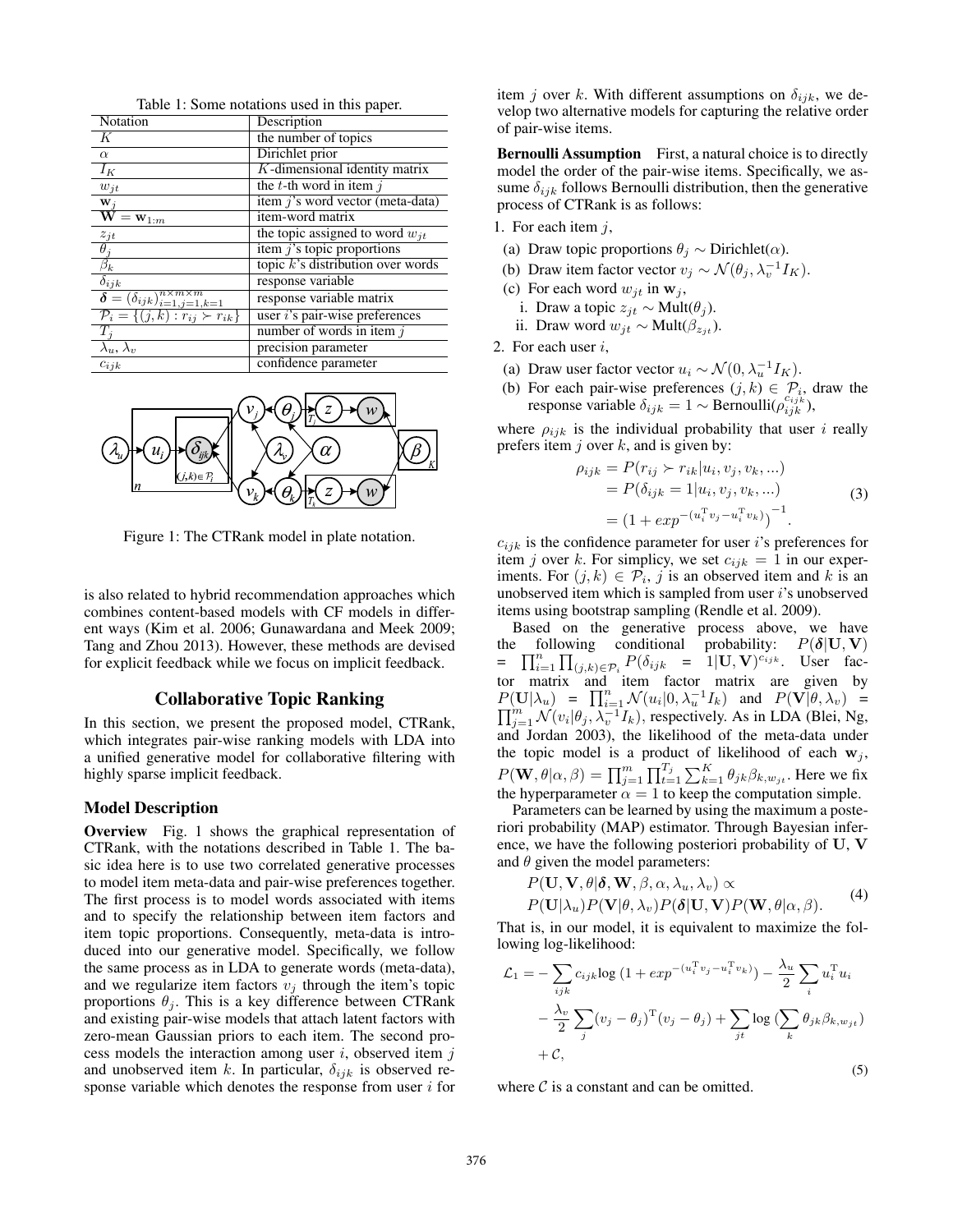Gaussian Assumption Unlike in the first model, we use  $\delta_{ijk}$  to model the preference difference between a pair of items, i.e.,  $\delta_{ijk} = r_{ij} - r_{ik}$ : when  $\delta_{ijk} > 0$ , item j ranks higher than  $k$ , otherwise lower. Specifically, we draw the response variable as follows:

$$
\delta_{ijk} \sim \mathcal{N}(u_i^{\mathrm{T}} v_j - u_i^{\mathrm{T}} v_k, c_{ijk}^{-1}). \tag{6}
$$

The complete log-likelihood is denoted as  $\mathcal{L}_2$ :

$$
\mathcal{L}_2 = -\sum_{ijk} \frac{c_{ijk}}{2} (\delta_{ijk} - (u_i^{\mathrm{T}} v_j - u_i^{\mathrm{T}} v_k))^2 - \frac{\lambda_u}{2} \sum_i u_i^{\mathrm{T}} u_i
$$

$$
- \frac{\lambda_v}{2} \sum_j (v_j - \theta_j)^{\mathrm{T}} (v_j - \theta_j) + \sum_{jt} \log \left( \sum_k \theta_{jk} \beta_{k, w_{jt}} \right)
$$
(7)

**Discussion** By defining  $\Delta_{ijk} = u_i^T v_j - u_i^T v_k$  as predicted preference difference, we derive a general framework by rewriting  $\mathcal{L}_1$  and  $\mathcal{L}_2$  as follows:

$$
\mathcal{L} = -\sum_{ijk} c_{ijk} \ell(\delta_{ijk}, \Delta_{ijk}) - \frac{\lambda_u}{2} \sum_i u_i^{\mathrm{T}} u_i
$$

$$
- \frac{\lambda_v}{2} \sum_j (v_j - \theta_j)^{\mathrm{T}} (v_j - \theta_j) + \sum_{jt} \log \left( \sum_k \theta_{jk} \beta_{k, w_{jt}} \right), \tag{8}
$$

where  $\ell(\delta_{ijk}, \Delta_{ijk})$  is pair-wise loss function, such as logloss in  $\mathcal{L}_1$ , and squared loss in  $\mathcal{L}_2$ . With this framework, more pair-wise loss functions can be adapted for collaborative topic ranking, such as hinge loss (Joachims 2002) and exponential loss (Freund et al. 2003). From this point of view, we refer the first model as CTRank-log and the second model CTRank-squared.

As Eq. 8 shows, the framework CTRank mainly consists of two key components: a ranking modeling component and a meta-data modeling component, between which a topic regularization term  $\sum_j (v_j - \theta_j)^{\mathrm{T}} (v_j - \theta_j)$  serves as a bridge. In CTRank, topic proportions guide the learning of latent factors for ranking while the latent factors further improve the meta-data modeling. As with previous pair-wise ranking approaches, the ranking component is too flexible and needs to be regularized appropriately. In our model, topic proportions  $\theta_i$  are used as priors to specific constraints on item factors  $v_j$ , reducing the effective degrees of freedom and yielding good performance. The parameter  $\lambda_v$  controls the extent of topic regularization, and thus plays a vital role in our model. In the extreme case, if we use a very small value of  $\lambda_v$ , we almost lose the effect from topic information, then CTRank reduces to a general pair-wise ranking approach. On the other side, if we employ a very large value of  $\lambda_v$ , topic proportions  $\theta_i$  will dominate the learning process, and then CTRank benefits little from the ranking component.

Taking a deep insight into Eq. 8, we find that maximizing  $-\sum_j (v_j - \theta_j)^T (v_j - \theta_j)$  will make  $v_j$  close to its topic proportions parameter  $\theta_i$ . If items j and k are similar in terms of topic distributions, we are actually minimizing the distance between item factors  $v_i$  and  $v_k$ . That is, knowledge can be transferred from items with sufficient feedback to items with little feedback. Consequently, we can still learn an accurate representation for items even though the data is extremely sparse.

# Parameter Learning

Since the two proposed models can be optimized in a similar way, we only demonstrate how parameters of CTRanksquared are learned in this subsection. We optimize the objective function  $\mathcal{L}_2$  using coordinate ascent which alternatively optimizes latent factor variables  $u_i$ ,  $v_j$  and topic proportions  $\theta_i$ .

We first fix  $\theta_j$  and update  $u_i$ ,  $v_j$  and  $v_k$  using the following stochastic Newton-Raphson rules:

$$
u_i = u_i - \eta \frac{\lambda_u u_i - c_{ijk} \mathcal{E}_{ijk}(v_j - v_k)}{\lambda_u + c_{ijk}(v_j - v_k)^{\mathrm{T}}(v_j - v_k)},\tag{9}
$$

$$
v_j = v_j - \eta \frac{\lambda_v (v_j - \theta_j) - c_{ijk} \mathcal{E}_{ijk} u_i}{\lambda_v + c_{ijk} u_i^{\mathrm{T}} u_i},\qquad(10)
$$

$$
v_k = v_k - \eta \frac{\lambda_v (v_k - \theta_k) + c_{ijk} \mathcal{E}_{ijk} u_i}{\lambda_v + c_{ijk} u_i^{\mathrm{T}} u_i},\tag{11}
$$

where  $\eta$  is learning rate, and  $\mathcal{E}_{ijk} = \delta_{ijk} - (u_i^T v_j - u_i^T v_k)$ . Given updated  $U$  and  $V$ , we now optimize topic pro-

portions  $\theta_j$ . We define  $q(z_{jt} = k) = \phi_{jtk}$ , where  $\phi_j =$  $(\phi_{jtk})_{t=1,k=1}^{T\times \bar{K}}$ . We then separate the terms that contain  $\theta_j$ and apply Jensen's inequality to obtain a tight lower bound of  $\mathcal{L}_2(\theta_i)$ :

$$
\mathcal{L}_2(\theta_j) \ge \sum_t \sum_k \phi_{jit} (\log \theta_{jk} \beta_{k, w_{jt}} - \log \phi_{jtk})
$$
  

$$
- \frac{\lambda_v}{2} (v_j - \theta_j)^{\mathrm{T}} (v_j - \theta_j) = \mathcal{L}_2(\theta_j, \phi_j).
$$
 (12)

The optimal  $\phi_{jtk}$  satisfies  $\phi_{jtk} \propto \theta_{jk}\beta_{k,w_{jt}}$ . Thus, projection gradient (Bertsekas 1999) can be applied to update  $\theta_j$ .

For the parameter  $\beta$ , we follow the same M-step update as in LDA (Blei, Ng, and Jordan 2003), i.e.,

$$
\beta_{kt'} \propto \sum_{j} \sum_{t} \phi_{jtk} \mathbb{1}(w_{jt} = t'), \tag{13}
$$

where  $\mathbb{F}(x)$  is an indicator function that is equal to 1, if x is true, otherwise 0.

In practice, we iteratively update the parameters until the likelihood does not increase (by 0.01%) or the maximum iteration limit, say 100, is reached.

#### Top-N Recommendation

After we learn the optimal parameters U, V, and  $\theta$ , we predict  $r_{ij}$  from its expectation, based on which a ranked list of N items is generated, as follows:

$$
\mathbb{E}(r_{ij}|u_i, v_j, \theta, \ldots) = u_i^{\mathrm{T}} v_j.
$$
 (14)

## Complexity Analysis

The complexity for updating  $U$  and  $V$  is in the order of  $O(n\bar{n}K)$ , where  $\bar{n}$  is the average number of items a user likes. Optimizing  $\theta$  requires time  $O(m(\bar{T}K + \tilde{i}K))$ , where  $\bar{T}$ is the average number of words in an item and  $i$  is the number of iterations for projection gradient algorithm. The final complexity for one full iteration of CTRank is  $O(n\bar{n}K +$  $m(TK + iK)$ ) which is much lower than that of CTR, our major counterpart,  $O(2n\bar{n}K^2 + (n+m)K^3 + m(\bar{T}K + \tilde{i}K)).$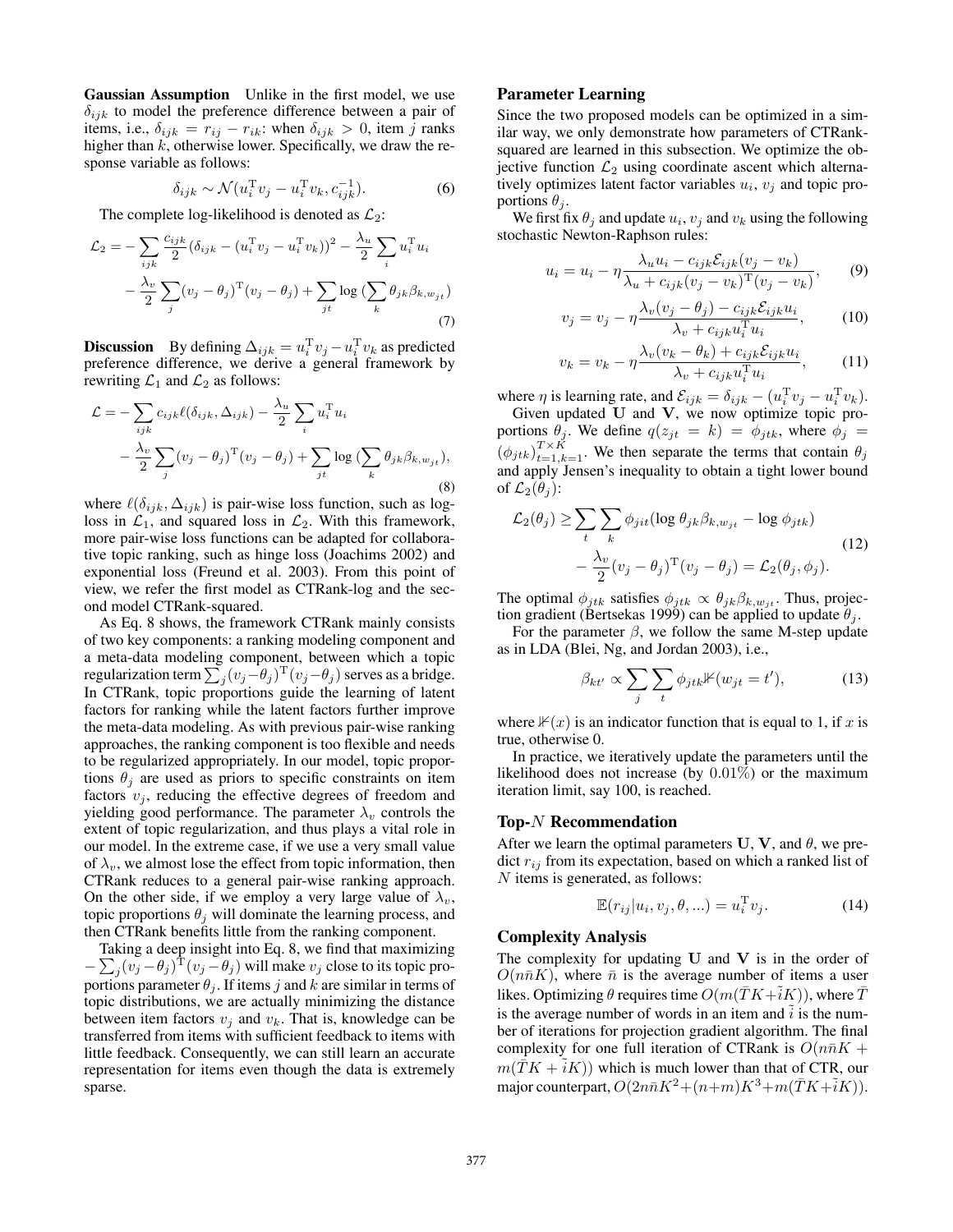# **Experiments**

# Experiment Settings

**Dataset** CiteULike<sup>1</sup> is an academic social network, which allows users to create individual reference libraries for the articles they like. In this work, we use a large dataset collected by Wang (Wang and Blei 2011) from CiteULike.

Articles in a user's reference library are considered as observed items. In this dataset, 5551 users expressed 204,986 observed ratings for 16,980 items (articles) with a high sparseness of 99.78%. On average, each user has 37 articles in the library, ranging from 1 to 321, and each article appears in 12 users' libraries, ranging from 1 to 321. By randomly removing observed feedback, we obtain 4 datasets with different sparsity levels of 99.80%, 99.85%, 99.90% and 99.95% correspondingly. For each article, its title and abstract are abstracted to form the bag-of-word representation of metedata. Removing stop words and choosing top words based on tf-idf (Manning, Raghavan, and Schütze 2008) construct a corpus with 1.6M terms from a vocabulary of size 8000.

Evaluation Following one-class CF literature (Rendle et al. 2009; Hariri, Mobasher, and Burke 2012; Paquet and Koenigstein 2013), we adopt the popular 10-fold leave-oneout cross validation to evaluate the performance of recommendation models. That is, we randomly remove one example from CiteULike dataset  $\mathcal{R}^+$  to form test set  $\mathcal{R}_{test}$ , and the remaining constitutes the training set  $\mathcal{R}_{train}$ . The models are learned on  $\mathcal{R}_{train}$  and their predicted ranking is evaluated on  $\mathcal{R}_{test}$  by averaging HitRatio@N, the probability that the removed article is recommended as part of the top-N recommendations:

$$
HitRatio@N = \frac{1}{|\mathcal{R}_{test}|} \sum_{(i,j) \in \mathcal{R}_{test}} \mathbb{1}(rank_{ij} < N),
$$

where  $rank_{ij}$  denotes the rank position of item j in user i's recommendation list. We repeat this process 10 times and report the average results. As the definition shows, a higher value of HitRatio@N indicates a better performance.

# Parameter Effect on CTRank

We vary the dimensionality of latent space  $K$  in CTRank models in the range  $\{100, 150, 200, 250\}$ , and the precision parameter  $\lambda_v$  in the range  $\{0.0025, 0.025, 0.25, 2.5\}$  with fixed  $\lambda_u = 0.0025$ . How proposed models behave with different combinations of parameters are shown in Fig. 2.

**Effect of Dimensionality** In Fig. 2(a), we investigate the effect of  $K$  on the performance of CTRank, measured by HitRatio@10. As expected, HitRatio@10 increases monotonically with the growing number of iterations. When the dimensionality grows from 100 to 200, CTRank achieves higher HitRatio@10. We also notice that CTRank with  $K =$ 250 yields slightly lower HitRatio@10 than  $K = 200$  even though the former is the quickest approach leading to convergence.

**Effect of Parameter**  $\lambda_v$  In Fig. 2(b), we observe that the value of  $\lambda_v$  affects the recommendation performance significantly, which demonstrates that exploiting topic information can greatly improve recommendation accuracy. It is also observed that, as  $\lambda_v$  decreases, the HitRatio@10 value increases at first, but when  $\lambda_v$  goes beyond a certain threshold like 0.025, the HitRatio@10 value drops with further decrease of  $\lambda_v$ . This shows that purely using implicit feedback or purely using topic information cannot generate better performance than appropriately fusing these two sources together.

Effect of Loss Function The loss function determines how the ranking component impacts latent factors. As shown in Fig. 2(c), CTRank-log converges very early but only converges to a low value of HitRatio@10, whereas CTRanksquared obtains increasing HitRatio@10 as the growth of the number of iteration. The poor performance of CTRanklog arises from the limitation that the approaches minimizing log-loss function focus on incorrectly ordered pairs, and benefit little from pairs that are currently correctly ordered. In the scenarios where the majority of items are irrelevant, a sampled unobserved example is likely to be ranked correctly below an observed item, and thus these models do not benefit from the training examples, i.e., the gradient vanishes.

### Performance Comparison

To evaluate the proposed model, we compare it with other models in datasets with varying sparsity levels.

Comparison Methods To study the effect of topic information discovered from meta-data, we consider the following general pair-wise ranking approaches which do not consider topic information.

BPR: Bayesian Personalized Ranking optimization for MF (Rendle et al. 2009), which is the state-of-the-art approach for implicit feedback data. It can be absorbed as a special case of CTRank-log without considering topic information.

PALS: Pair-wise Alternating Least Squares, a variant of CTRank-squared without considering topic information.

To investigate the advantage of pair-wise methods over point-wise approaches, we compare CTRank with CTR (Wang and Blei 2011), a point-wise model, which links MF and LDA together.

Parameter Settings For all comparison methods, we set respective optimal parameters either according to corresponding references or based on our validation experiments. Specifically, we randomly select one test example per user from training set and use these examples as validation set to determine the trade-off parameters  $\{K, \lambda_v, \lambda_u\}$ . For all these latent factor based methods, we set the dimensionality of latent space  $K = 200$  and the learning rate  $\eta = 0.005$ . For BPR, parameters  $\lambda_u$  and  $\lambda_v$  are 0.0025. For PALS  $\lambda_v = \lambda_u = 0.0025$ . For CTR,  $\lambda_u$  and  $\lambda_v$  are set to 0.01 and 100, respectively. For CTRank models,  $\lambda_v = 0.025$ ,  $\lambda_u = 0.0025.$ 

Comparison Results We report the comparison results in Table 2. The key conclusions are summarized as follows: (1)

<sup>1</sup> http://www.citeulike.org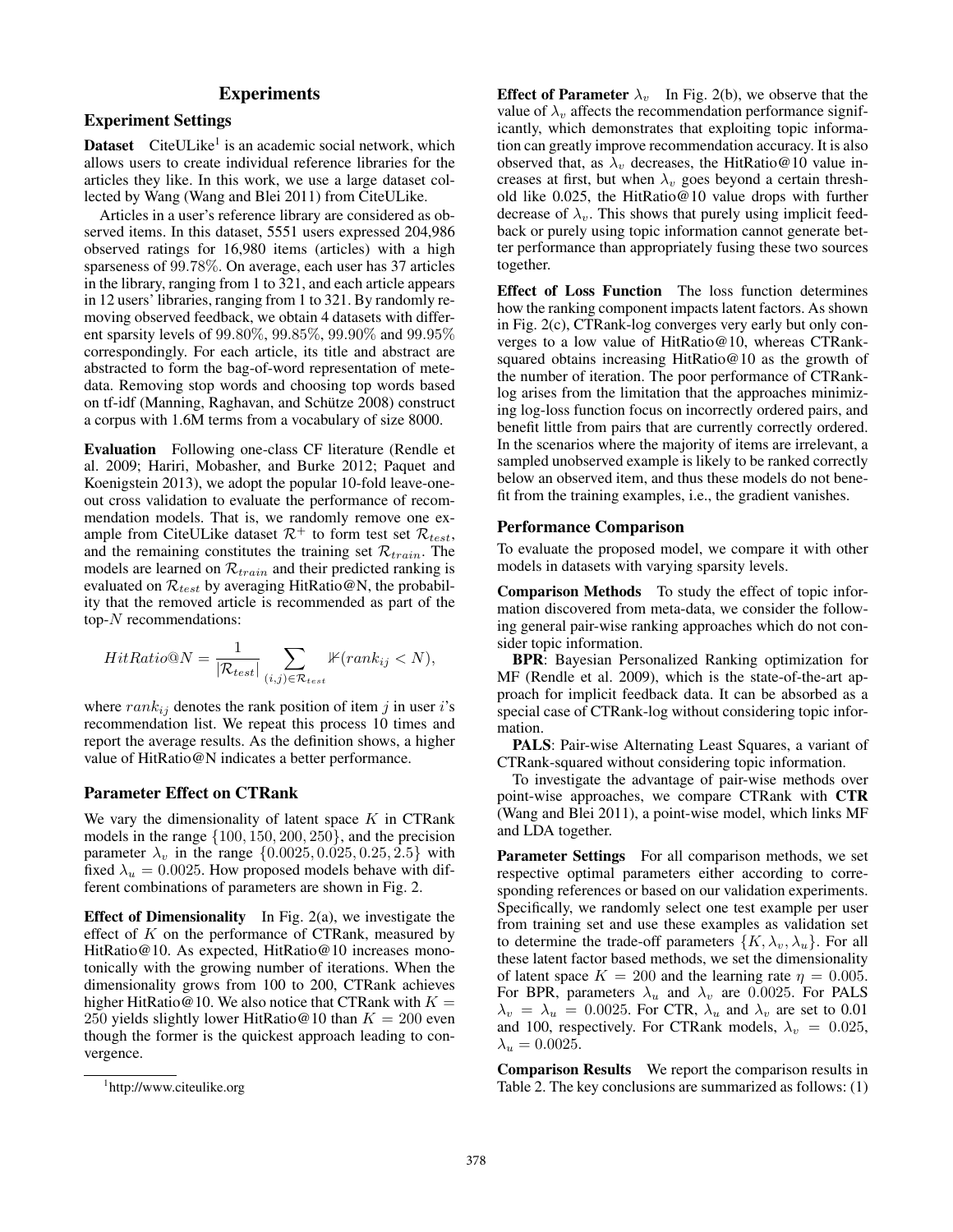

Figure 2: Effect of parameters on the performance of CTRank. The sparsity level of the dataset used is 99.80%. Parameter settings: (a)  $\lambda_v = 0.025$ ,  $\lambda_u = 0.0025$  and squared loss is used. (b)  $\lambda_u = 0.0025$ ,  $K = 200$  and squared loss is used. (c)  $\lambda_v = 0.025, \lambda_u = 0.0025, K = 200.$ 

Table 2: HitRatio (%) comparison over datasets with different sparsity levels. Numbers in boldface (e.g., 21.13) and in Italic (e.g., *18.27*) are the best and second best results among all methods, respectively. N is the number of recommended items.

|                | Sparsity |          |          |           |        |          |       |          |           |       |        |          |
|----------------|----------|----------|----------|-----------|--------|----------|-------|----------|-----------|-------|--------|----------|
| Methods        | 99.80%   |          |          | $99.85\%$ |        | 99.90%   |       |          | $99.95\%$ |       |        |          |
|                | $N=5$    | $N = 10$ | $N = 15$ | $N = 5$   | $N=10$ | $N = 15$ | $N=5$ | $N = 10$ | $N = 15$  | $N=5$ | $N=10$ | $N = 15$ |
| <b>BPR</b>     | 16.59    | 22.75    | 27.49    | 10.37     | 16.33  | 20.55    | 5.40  | 9.71     | 13.64     | 4.77  | 7.94   | 10.59    |
| <b>PALS</b>    | 18.04    | 25.62    | 29.94    | 1.69      | 17.29  | 21.17    | 6.70  | 10.61    | 13.80     | 3.31  | 5.56   | 7.44     |
| <b>CTR</b>     | 17.51    | 24.84    | 30.23    | 12.43     | 19.04  | 23.01    | 6.12  | 10.23    | 13.13     | 4.99  | 9.01   | 12.47    |
| CTRank-log     | 18.27    | 25.65    | 29.43    | 13.01     | 18.84  | 23.61    | 7.30  | 11.71    | 15.18     | 6.10  | 9.76   | 12.56    |
| CTRank-squared | 21.13    | 28.33    | 32.73    | 14.80     | 20.52  | 25.40    | 8.90  | 14.39    | 18.52     | 6.11  | 9.97   | 12.83    |

The proposed CTRank-squared outperforms all other baselines at all sparsity levels while CTRank-log achieves the second best results in most cases. (2) The improvement from CTRank-squared over PALS and that from CTRank-log over BPR coincide with our assumption that meta-data can be used to differentiate the relevant items from the irrelevant ones. In particular, the relative improvement is more significant when the data is more sparse, which confirms the effectiveness of CTRank in alleviating data sparsity. (3) The pair-wise approaches directly optimizing ranking loss yields better performance than point-wise approaches, as revealed by CTRank and CTR.

Table 3: An example user from CiteULike dataset. We show some typical articles he/she likes, top 3 topics in  $u_i$  and top some typical articles ne/she likes, top 5 topics in  $u_i$ <br>5 recommended articles.  $\sqrt{\ }$  means the target article.

|                   | 1. Parallel human genome analysis microarray based expression moni-<br>toring of genes                            |  |  |  |  |  |  |
|-------------------|-------------------------------------------------------------------------------------------------------------------|--|--|--|--|--|--|
| Articles in       | 2. Gene expression data analysis                                                                                  |  |  |  |  |  |  |
| his/her           | 3. Experimental design for gene expression microarrays<br>4. The nature of statistical learning theory<br>library |  |  |  |  |  |  |
|                   |                                                                                                                   |  |  |  |  |  |  |
|                   | 5. On the convergence properties of the em algorithm                                                              |  |  |  |  |  |  |
|                   | 6. A tutorial on support vector machines for pattern recognition                                                  |  |  |  |  |  |  |
|                   |                                                                                                                   |  |  |  |  |  |  |
|                   | <b>CTRank</b>                                                                                                     |  |  |  |  |  |  |
|                   | 1. gene-expression-microarray-expressed-profiling-                                                                |  |  |  |  |  |  |
| Top 3             | 2. algorithms-class-optimization-output-binary-                                                                   |  |  |  |  |  |  |
| topics            | 3. learning-classification-machine training-vector-                                                               |  |  |  |  |  |  |
| Top 5<br>Articles | 1. Distinct types of diffuse large bcell lymphoma identified by gene<br>expression profiling                      |  |  |  |  |  |  |
|                   | 2. An introduction to support vector machines and other kernelbased                                               |  |  |  |  |  |  |
|                   | learning methods                                                                                                  |  |  |  |  |  |  |
|                   | 3. Interpreting patterns of gene expression with selforganizing maps                                              |  |  |  |  |  |  |
|                   | 4. The elements of statistical learning                                                                           |  |  |  |  |  |  |
|                   | 5. Computational cluster validation in postgenomic data analysis                                                  |  |  |  |  |  |  |

# Interpretability

Besides promising recommendation performance, an important advantage of our model is that it can interpret finegrained levels of latent spaces: (1) user preferences space  $(u_i)$  and (2) item characteristics space  $(v_j)$  using the topics identified by CTRank. In Table 3, we show an example user from CiteULike dataset. From the user's library, we may observe that he/she is interested in the topics "gene expression" and "machine learning". We also list the user's top-3 topics (found by  $k = \arg \max_k u_{ik}$ ) along with top-5 articles recommended by CTRank. It is obvious that user preferences can be well explained by the learned topics, and the recommended articles are closely linked to these topics. Likewise, we can also interpret item characteristics using top topics discovered by CTRank. And the overlapping topics between users and items may serve to generate explanations for recommendations.

## Conclusion

In this paper, we propose a novel hierarchical Bayesian framework CTRank that incorporates "bag-of-words" type meta-data on items into pair-wise ranking models for alleviating the data sparsity problem. By regularizing item factors through item topic proportions, CTRank extends pairwise ranking models with topic models. This design allows to learn expressive latent factors for users and items from extremely sparse implicit feedback. As an additional benefit, CTRank is able to provide interpretable user factors and item factors. This property may help in generating explanations for recommendations in some applications.